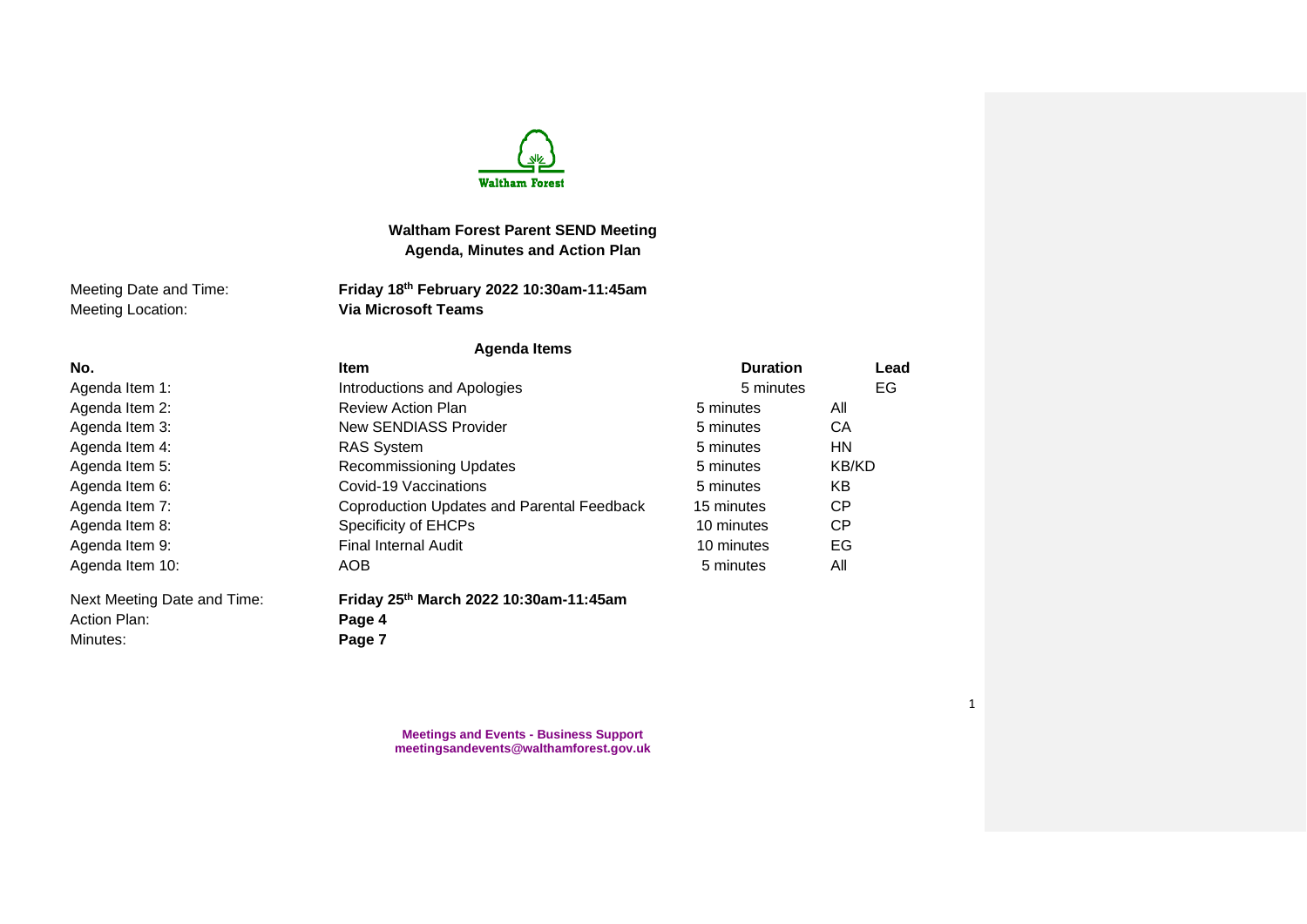

| Attendees for Friday 18th February 2022 |                 |                                                     |  |  |  |  |
|-----------------------------------------|-----------------|-----------------------------------------------------|--|--|--|--|
| <b>Name</b>                             | <b>Initials</b> | <b>Agency/Job Title</b>                             |  |  |  |  |
| Eva Gunkova                             | EG              | Chair, Assistant Director SEND, LBWF                |  |  |  |  |
| Cynthia Bobb-Semple                     | <b>CBS</b>      | Customer Service and Business Support Officer, LBWF |  |  |  |  |
| <b>Ellie Miller</b>                     | EM              | Autism EHP strategy manager                         |  |  |  |  |
| Wendylberg Laryea                       | <b>WL</b>       | <b>SW Practitioner</b>                              |  |  |  |  |
| Katy Briggs                             | KB              | Head of Integrated Commissioning                    |  |  |  |  |
| Carol Prideaux                          | CP              | Parents Forum                                       |  |  |  |  |
| <b>Apologies</b>                        |                 |                                                     |  |  |  |  |
| <b>Name</b>                             | <b>Initials</b> | <b>Agency/Job Title</b>                             |  |  |  |  |
| Lynn McBride                            | LM              | <b>NELFT</b>                                        |  |  |  |  |
| Joanna Mahadoo                          | JM              | Service Manager, LBWF                               |  |  |  |  |
| <b>Cllr Alistair Strathern</b>          | Cllr AS         | Councillor, LBWF                                    |  |  |  |  |
|                                         |                 |                                                     |  |  |  |  |
| Janice Heath                            | <b>JH</b>       | <b>SEND Team Manager</b>                            |  |  |  |  |
| Korina Gerolazou                        | KG              | Parent Forum                                        |  |  |  |  |
| Sarah Ahmet                             | <b>SA</b>       | Parent Forum                                        |  |  |  |  |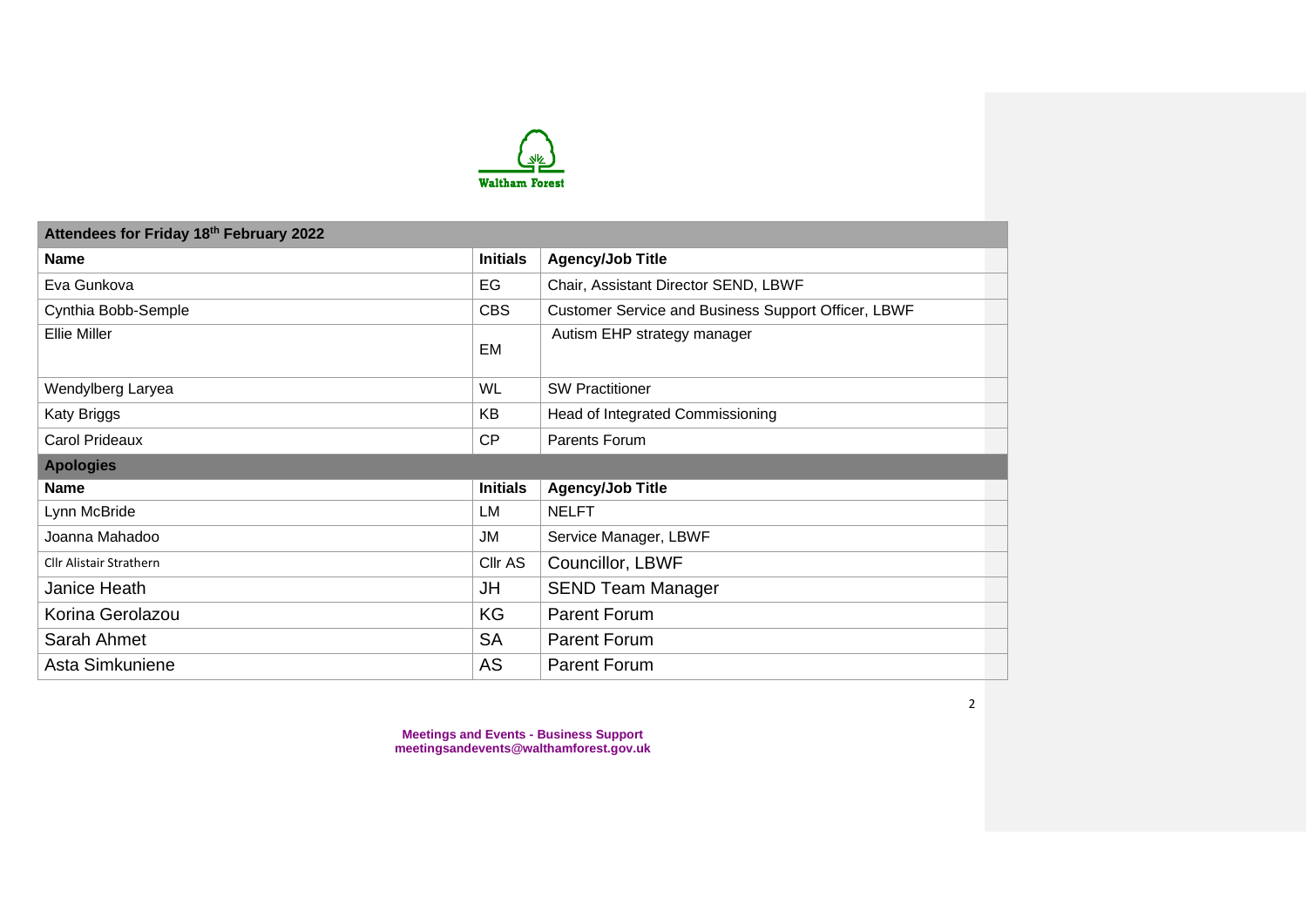

| Chali Mulenga           | СM         | Parents Forum                                  |
|-------------------------|------------|------------------------------------------------|
| Kate Delaney            | KD         | <b>Commissioning Lead, LBWF</b>                |
| Vikki Monk-Meyer        | <b>VMM</b> | <b>NELFT</b>                                   |
| Lynn McBride            | LМ         | NFI FT                                         |
| Anthony Lyseight-Goslin | <b>ALG</b> | Manager Short Break Service, Leyton Green Road |
| Joanna Mahadoo          | JM         | Service Manager, LBWF                          |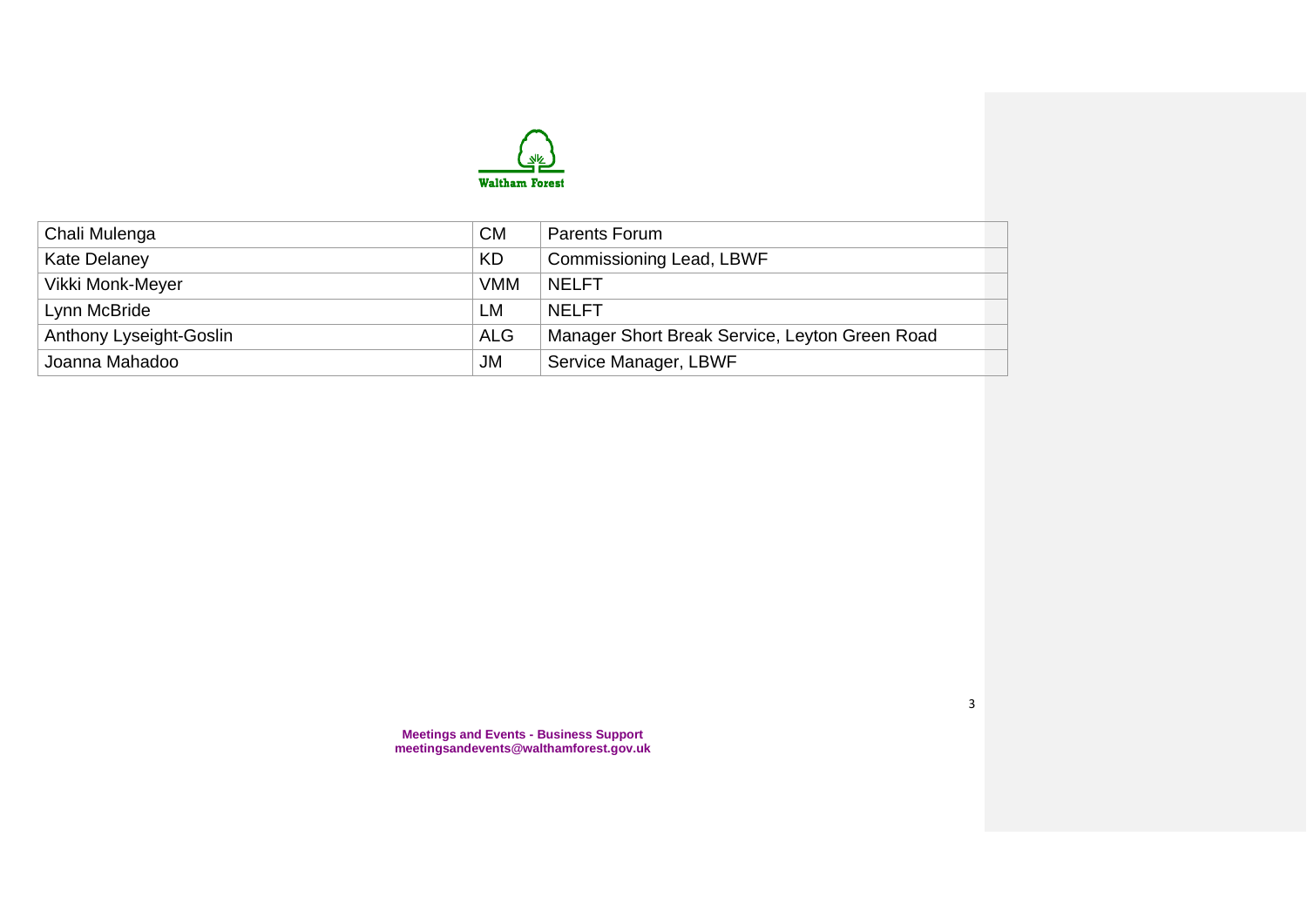

|                                                   | <b>ACTION PLAN</b>                                                                       |                  |                           |                                                          |                                                                                                       |  |  |
|---------------------------------------------------|------------------------------------------------------------------------------------------|------------------|---------------------------|----------------------------------------------------------|-------------------------------------------------------------------------------------------------------|--|--|
| <b>Need</b>                                       | <b>Action</b>                                                                            | <b>Action By</b> | <b>Due</b><br><b>Date</b> | <b>Status</b><br><b>Outstanding /</b><br><b>Complete</b> | <b>Notes / Comments</b>                                                                               |  |  |
| <b>SEND</b><br>Performance -<br><b>DASH Board</b> | No Open Actions for this Item.<br>On agenda for SEND Strategic Board                     |                  |                           |                                                          |                                                                                                       |  |  |
| <b>Equipment</b>                                  | Therapies review including OT                                                            | $KB + VMM$       | <b>TBC</b>                | In Progress                                              | OT is going to cabinet next<br>year and it is thought the<br>completion will be July<br>2022.         |  |  |
| <b>Co-Production</b><br><b>Projects</b>           | CP+ parent forum to update the co-production<br>agreement post training dEMvery (by Dec) | CP               | Feb <sub>22</sub>         | In progress                                              | Parent to start thinking<br>how we revise the new<br>agreement.<br>Co-production training<br>finished |  |  |
|                                                   | Explore short-break commission cycle                                                     | JM/KB            | Feb 22                    | In progress                                              |                                                                                                       |  |  |
|                                                   | to update the location of where the new SENDIASS                                         | KB               | Feb 22                    | *NEW ACTION*                                             |                                                                                                       |  |  |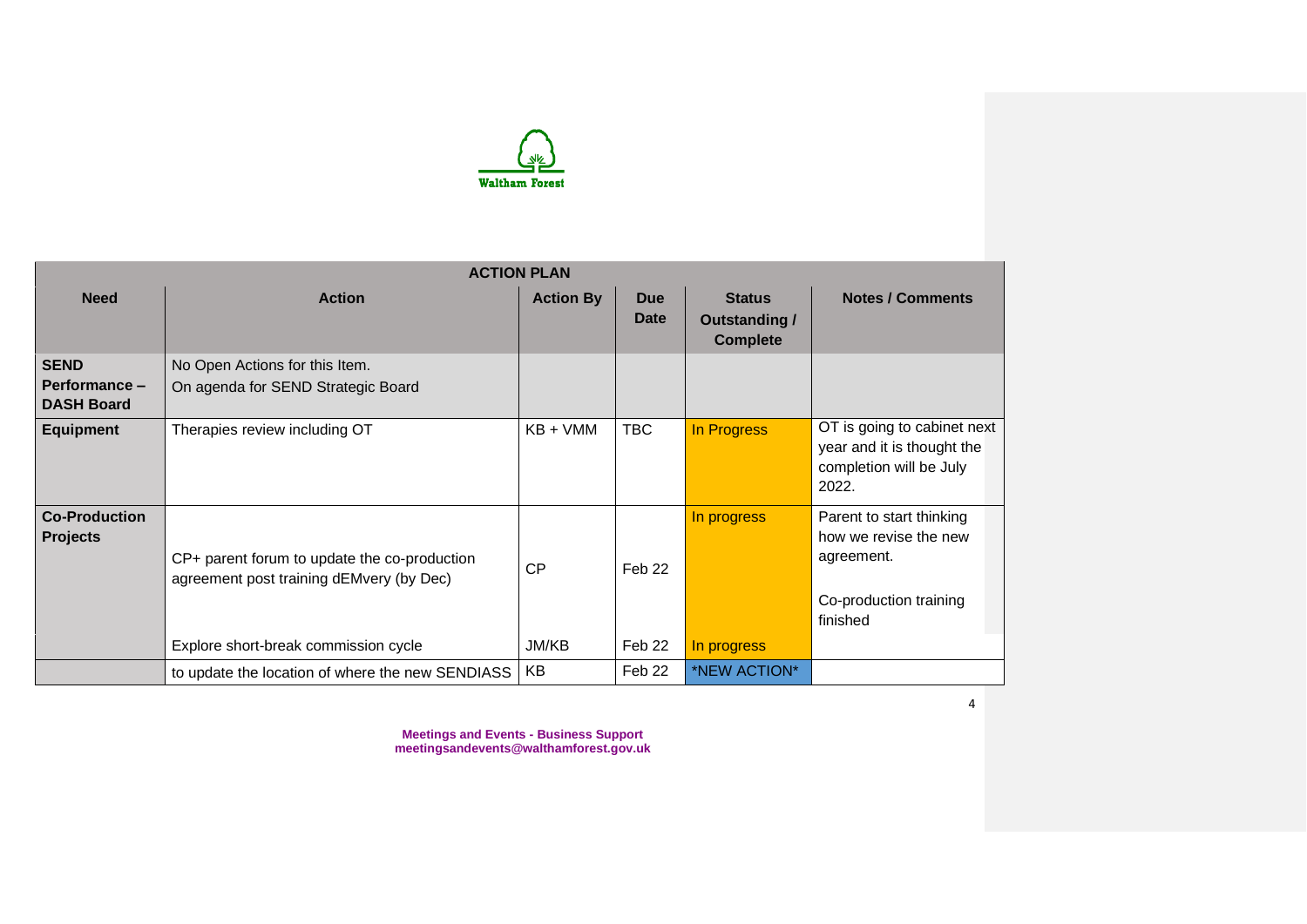

|                                        |                                                                                                                                                             | <b>ACTION PLAN</b> |                           |                                                          |                         |
|----------------------------------------|-------------------------------------------------------------------------------------------------------------------------------------------------------------|--------------------|---------------------------|----------------------------------------------------------|-------------------------|
| <b>Need</b>                            | <b>Action</b>                                                                                                                                               | <b>Action By</b>   | <b>Due</b><br><b>Date</b> | <b>Status</b><br><b>Outstanding /</b><br><b>Complete</b> | <b>Notes / Comments</b> |
|                                        | will be within the community<br>Details to be sent to JM in regards to repayment of<br>DPs so that this could be addressed wit Terry or<br>ASC.             | <b>CP</b>          | Feb 22                    |                                                          |                         |
| <b>Primary</b><br><b>Transfer</b>      | CP to send information to CM/JH in regards to<br>those who are informing parents that they are not<br>allowed to see draft plans before they are finalised. | CP                 | Feb 22                    | *NEW ACTION*                                             |                         |
| <b>New SENDIASS</b><br><b>Provider</b> | To be invited to the next meeting                                                                                                                           | <b>CP</b>          | Mar 22                    |                                                          |                         |
| <b>RAS system</b>                      | To take forward to Direct Payment team and<br>update at next month's meeting                                                                                | <b>WL</b>          |                           | *NEW ACTION*                                             |                         |
| <b>Specificity of</b><br><b>EHCPS</b>  | KB and LB to discus                                                                                                                                         | KB & LB            |                           | *NEW ACTION*                                             |                         |
|                                        | Discussion to be held with Fiona to explore<br>suggestions                                                                                                  | EG                 |                           | *NEW ACTION*                                             |                         |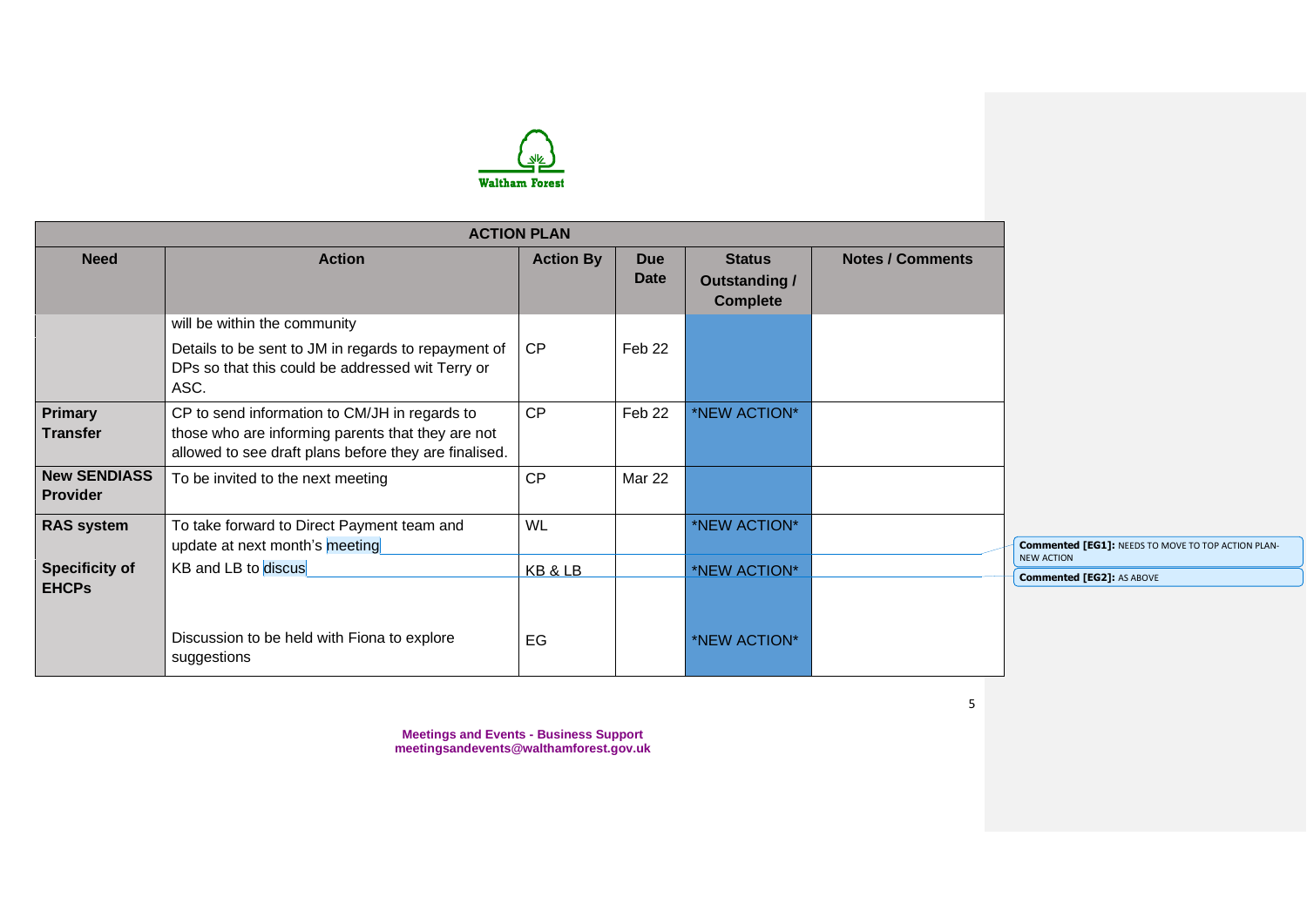

|              | Minutes for Friday 18th February 2022                                                                                                                                                                                                                                                                                                                                                                                                                         |
|--------------|---------------------------------------------------------------------------------------------------------------------------------------------------------------------------------------------------------------------------------------------------------------------------------------------------------------------------------------------------------------------------------------------------------------------------------------------------------------|
| <b>No</b>    | <b>Agenda Item</b>                                                                                                                                                                                                                                                                                                                                                                                                                                            |
| 1            | <b>Welcome, Introductions and Apologies</b>                                                                                                                                                                                                                                                                                                                                                                                                                   |
|              | Minutes of Friday 21 <sup>st</sup> January 2022.                                                                                                                                                                                                                                                                                                                                                                                                              |
| $\mathbf{2}$ | <b>Review Action Plan</b>                                                                                                                                                                                                                                                                                                                                                                                                                                     |
| 3            | <b>New SENDIASS Provider</b>                                                                                                                                                                                                                                                                                                                                                                                                                                  |
|              | • To be Invited to the next meeting                                                                                                                                                                                                                                                                                                                                                                                                                           |
| 4            | <b>RAS System</b>                                                                                                                                                                                                                                                                                                                                                                                                                                             |
|              | Parents are concerned about the amount they are being asked to pay.                                                                                                                                                                                                                                                                                                                                                                                           |
|              | The £65 weekly fee are parents expected to pay this and how.<br>$\bullet$                                                                                                                                                                                                                                                                                                                                                                                     |
|              | Increase is a general national increase across all Boroughs, payment depends on type of service chosen commissioning service<br>or Direct payment, client is normally involved to pay the amount assessed towards their care and service, where Direct Payment<br>sometimes parents or clients like to have personal budgets paid into their accounts and they pay the provider, parents pay the<br>difference once the council has paid their contributions. |
|              | Clarity is needed during the assessment to parents regarding their allocation as they are not receiving written confirmation.<br>Direct Payment do not sit with SEND, ASC need to communicate with parents.                                                                                                                                                                                                                                                   |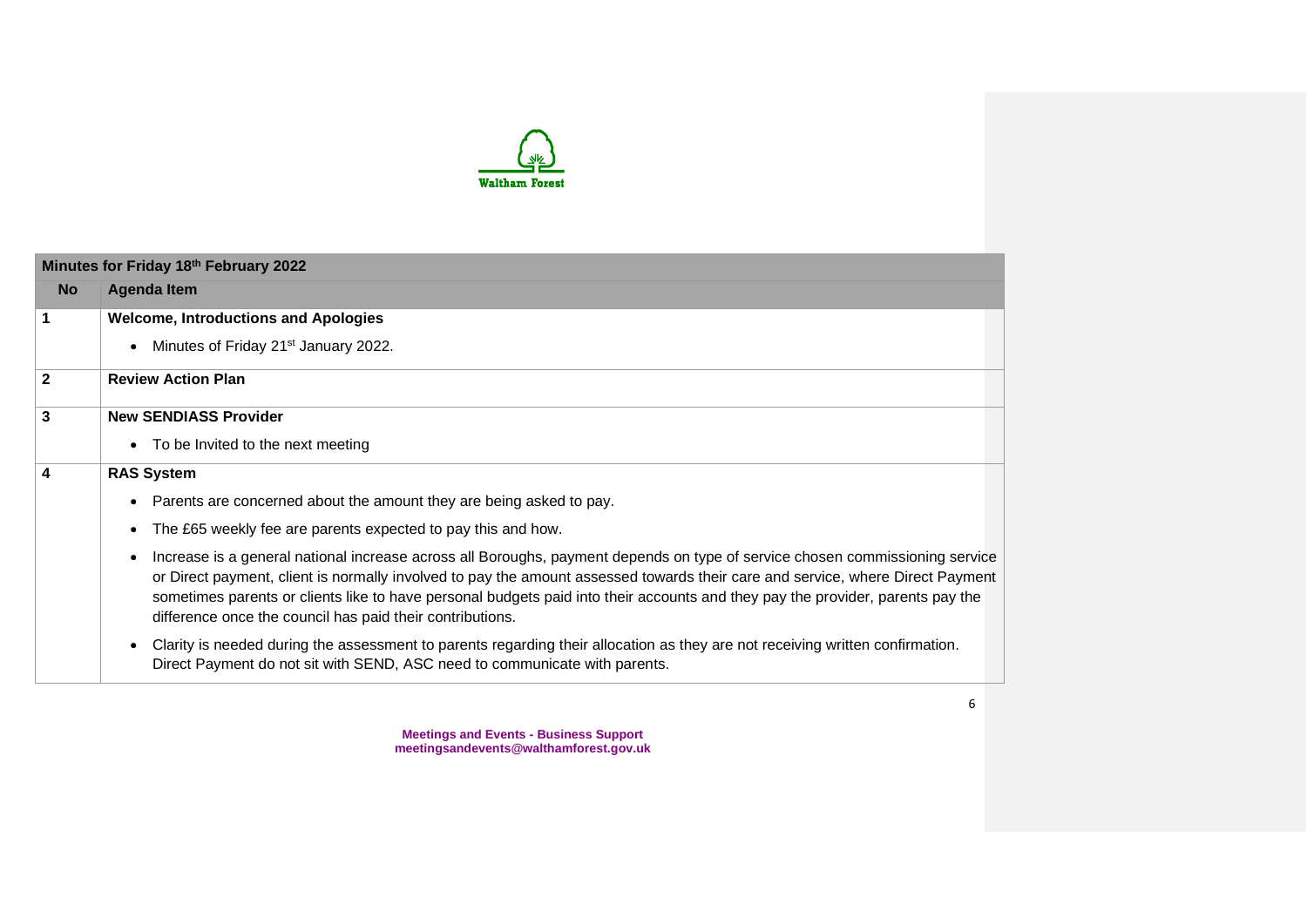

|           | Minutes for Friday 18th February 2022                                                                                                                                                                                                    |                     |                             |
|-----------|------------------------------------------------------------------------------------------------------------------------------------------------------------------------------------------------------------------------------------------|---------------------|-----------------------------|
| <b>No</b> | <b>Agenda Item</b>                                                                                                                                                                                                                       |                     |                             |
|           |                                                                                                                                                                                                                                          | <b>ACTION</b><br>BY | <b>ACTION</b><br><b>DUE</b> |
|           | To take forward to Direct Payment team and update at next month's meeting                                                                                                                                                                | WL                  | March 22                    |
|           | <b>Recommissioning Updates</b>                                                                                                                                                                                                           |                     |                             |
|           | • S75 continuing, related to speech and language therapy                                                                                                                                                                                 |                     |                             |
|           | SEND transport is picking up and going to cabinet in 4 months before going out for Procurement                                                                                                                                           |                     |                             |
|           | Market engagement in March, regarding the model and pricing and if any barriers, model remaining the same to previous years.                                                                                                             |                     |                             |
|           | Parent required for the SEND transport panel – There will be two panels, one to look at bids to ensure they are compliant and<br>financial evaluation and the other panel will be looking at the scores.                                 |                     |                             |
|           | The Quality panel will include parents.                                                                                                                                                                                                  |                     |                             |
|           | National Deaf Children Society with parents                                                                                                                                                                                              |                     |                             |
|           | First performance meeting went well, a lot of work going on in the deaf inclusion service and focussing on making sure it is<br>robust but not forgotten other parts of the element.                                                     |                     |                             |
|           | Autism and School project – Education trust appointed as trust, not clear as to what they are offering as part of their role,<br>Schools are on board, project will be going back out to procurement so they can do their own deep dive, |                     |                             |

7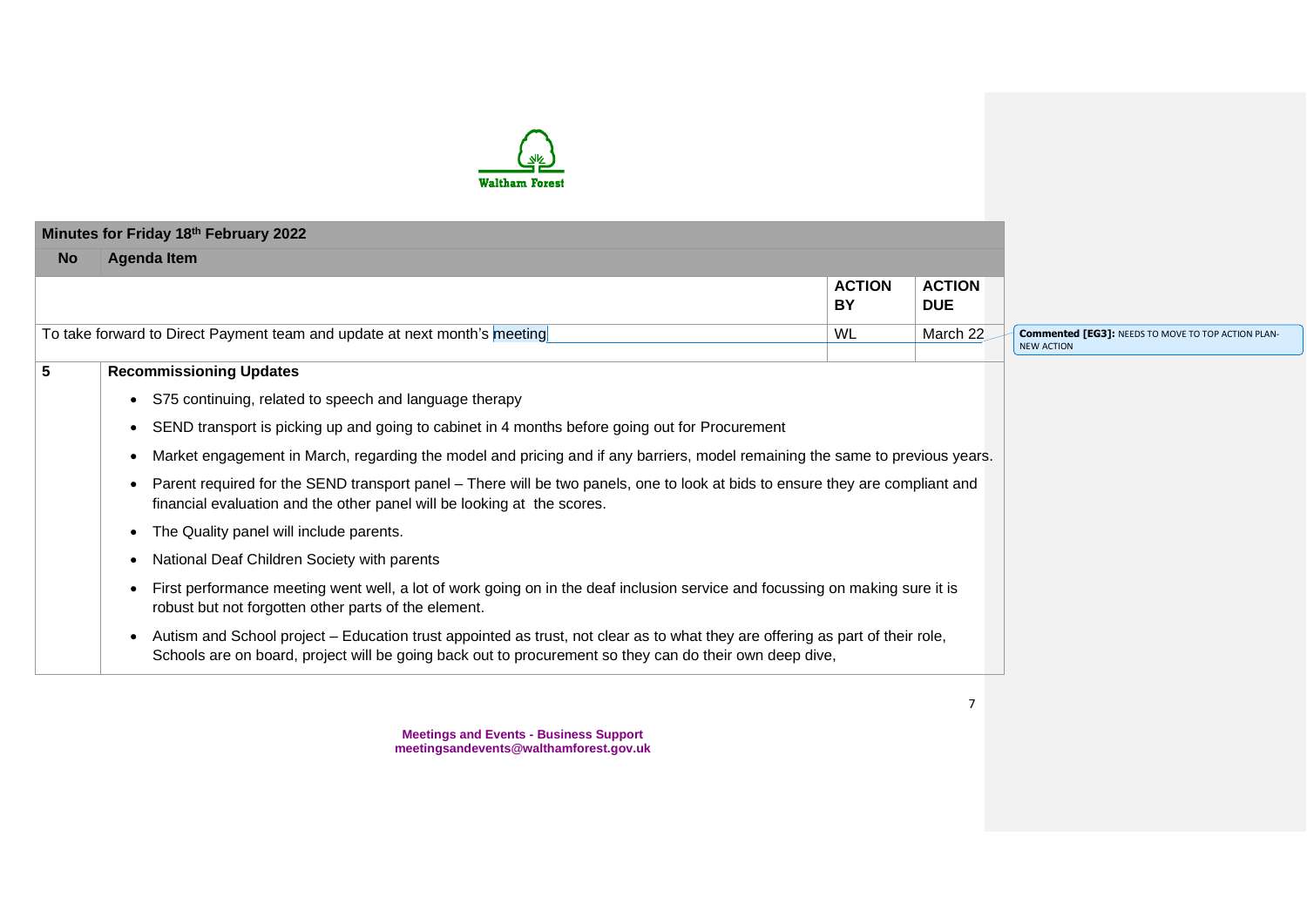

|                | Minutes for Friday 18th February 2022                                                                                                                                                                                                                                                                                                                                                                                                                                                                                                                                                                                                                                              |
|----------------|------------------------------------------------------------------------------------------------------------------------------------------------------------------------------------------------------------------------------------------------------------------------------------------------------------------------------------------------------------------------------------------------------------------------------------------------------------------------------------------------------------------------------------------------------------------------------------------------------------------------------------------------------------------------------------|
| <b>No</b>      | <b>Agenda Item</b>                                                                                                                                                                                                                                                                                                                                                                                                                                                                                                                                                                                                                                                                 |
|                | KD to bring back to the next meeting, staff structure, contact details for SENDIASS, all to let KD know if parents are being asked<br>$\bullet$<br>to attend their offices as this is not agreeable.                                                                                                                                                                                                                                                                                                                                                                                                                                                                               |
|                | Co-production – Leyton Green Road option – this must be done in co-production, Monday 21 <sup>st</sup> there will be a re-set, options are<br>$\bullet$<br>for residential with a couple of options, one around PFA to learn independent skills, second option a Crisis House for children<br>and young people with Mental Health needs to stop them going into ED or tier 4 whilst suitable placement sought in the<br>community.                                                                                                                                                                                                                                                 |
|                | Autism strategy – Charter workshop held last week for first step to look at what WF Autism Charter could look like, next steps to<br>$\bullet$<br>be looked at in another workshop, working on school review, planning first Autism Board for second week in March for those<br>involved in carrying the Autism strategy forward, looking at prioritising actions, and proposals for Autism acceptance week, it is a<br>short timeframe so there will not be a lot of events but looking at face to face and virtual events. Looking at sub-groups as part<br>of the board who will be looking at Education and comms where actions from the Implementation board actions overlap. |
| 6              | <b>Covid-19 Vaccination</b>                                                                                                                                                                                                                                                                                                                                                                                                                                                                                                                                                                                                                                                        |
|                | No update<br>$\bullet$                                                                                                                                                                                                                                                                                                                                                                                                                                                                                                                                                                                                                                                             |
| $\overline{7}$ | <b>Coproduction updates and Parental Feedback</b>                                                                                                                                                                                                                                                                                                                                                                                                                                                                                                                                                                                                                                  |
|                | <b>Compliments</b>                                                                                                                                                                                                                                                                                                                                                                                                                                                                                                                                                                                                                                                                 |
|                | Farah Khan – responsive with HCPC changes<br>$\bullet$                                                                                                                                                                                                                                                                                                                                                                                                                                                                                                                                                                                                                             |
|                |                                                                                                                                                                                                                                                                                                                                                                                                                                                                                                                                                                                                                                                                                    |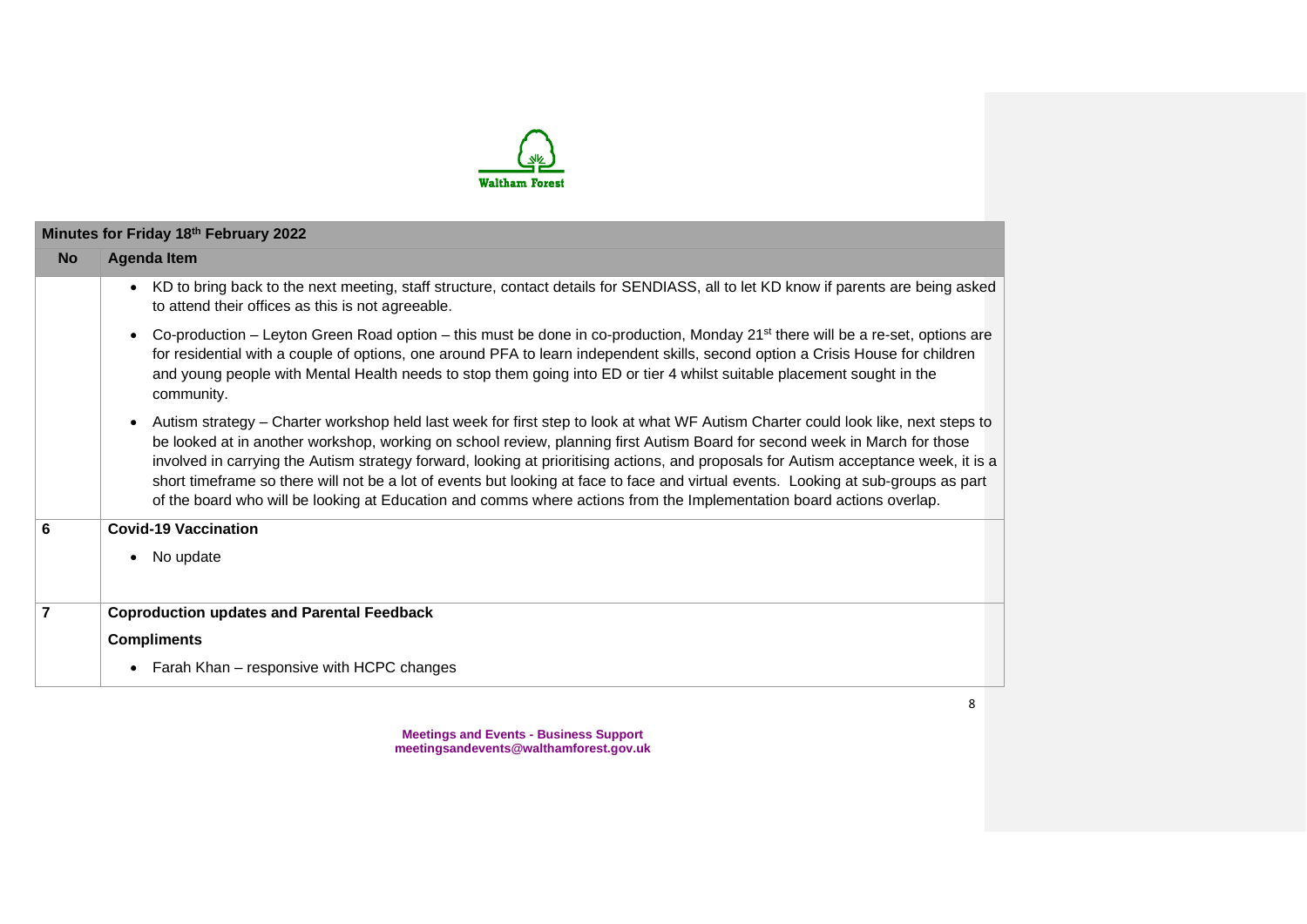

### **Minutes for Friday 18 th February 2022**

#### **No Agenda Item**

- Occupational Therapy Team good feedback and thanks given
- SEN officer good and helpful

## **Parent's complaints**

- CAMHS issues They do not phone when they say they will, if on EHCP list why are they not being prioritised recommendation given that this should be raised with school or SW on individual basis.
- Waiting times for OT confirmation to be sought from Lyn
- Young people with ADHD diagnosis should not just be given medication but what they should be expected to be received being picked up by CAMHS board as a big issue nationally in adults as well as children, discussions are ongoing. Issues to be raised at the CAMHS board.
- Limes opening over the Easter holiday the Contract has ended and will be discussed next week about the Local Authority position, letter has been agreed and will be issued to parents. Will be up to parents whether they continue to use this service independently. Alternative arrangements are being looked at by CP and KB and team and working with short breaks, also approaching other providers and boroughs. Tender will be re-opened. What are the Plans for older young people, high functional group – Providers can be approached to see what they can offer in line with short breaks.
- Autism youth group were on the framework but never set up. EG said they need to be mindful of the budget and it is not getting any bigger so need to be mindful of that but will try their best to provide for the Young people. Noted that not everything has to

**Meetings and Events - Business Support meetingsandevents@walthamforest.gov.uk** **Commented [EG4]:** ACTIONS HAVE TO GO TO ACTION PLAN TO THETOP AS NEW ACTIONS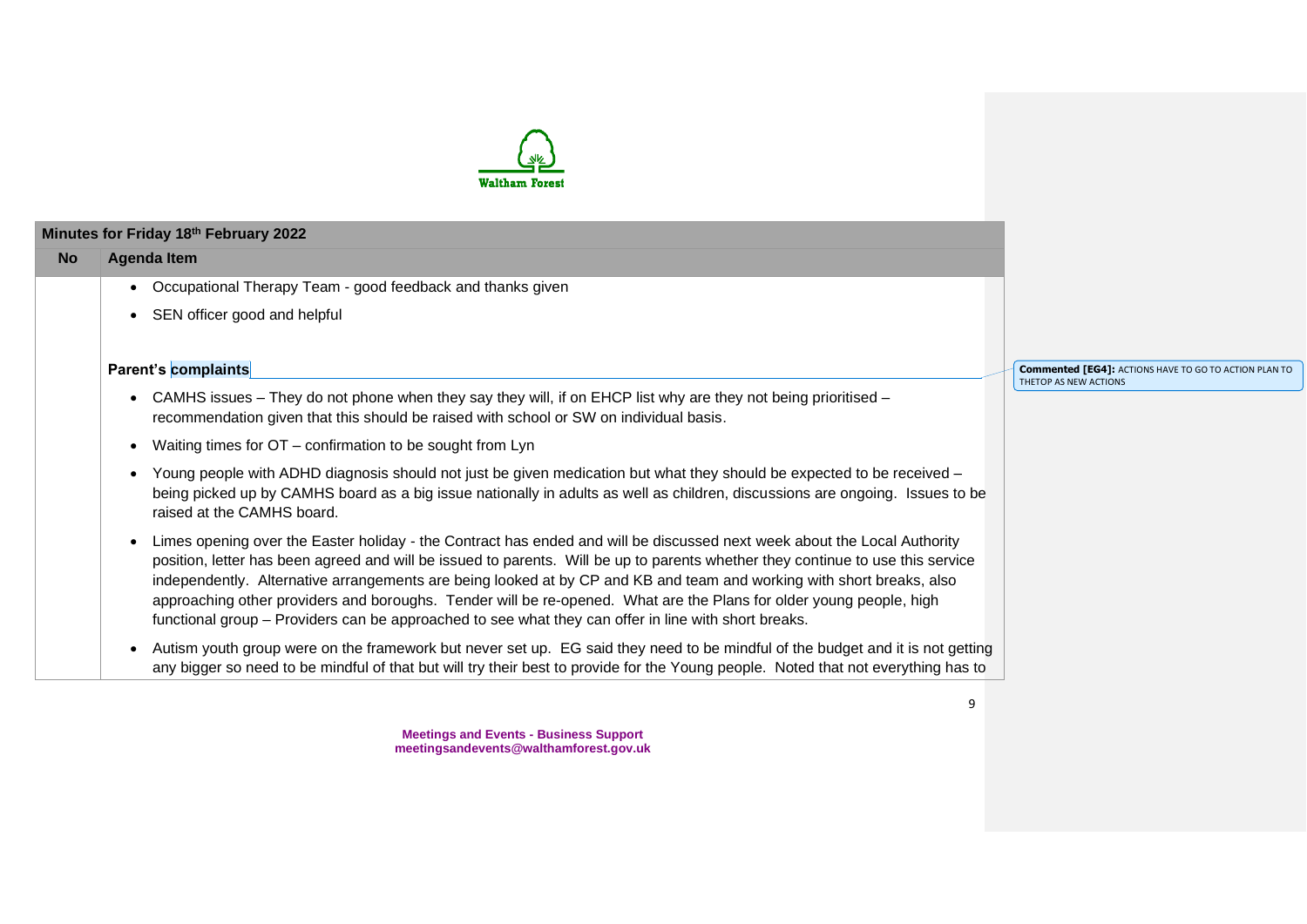

|           | Minutes for Friday 18th February 2022                                                                                                                                                                                                                                                                                                                                                                                                                                                                                                                                  |  |  |  |  |
|-----------|------------------------------------------------------------------------------------------------------------------------------------------------------------------------------------------------------------------------------------------------------------------------------------------------------------------------------------------------------------------------------------------------------------------------------------------------------------------------------------------------------------------------------------------------------------------------|--|--|--|--|
| <b>No</b> | <b>Agenda Item</b>                                                                                                                                                                                                                                                                                                                                                                                                                                                                                                                                                     |  |  |  |  |
|           | come out of short breaks. Expectation that SENDIASS continues with what is currently in place.                                                                                                                                                                                                                                                                                                                                                                                                                                                                         |  |  |  |  |
|           | Replacement for Matt Wright – recruitment in progress, interviews have taken place, waiting for acceptance from successful<br>interviewee.                                                                                                                                                                                                                                                                                                                                                                                                                             |  |  |  |  |
|           | Being kept updated of leavers and who to contact -This can be difficult to update everyone at short notice of an officer leaving,<br>$\bullet$                                                                                                                                                                                                                                                                                                                                                                                                                         |  |  |  |  |
|           | Going through EHC process - individuals found it horrific, nothing set out clearly once draft received, told had 15 days to<br>comment and get final plan in place, had to take time off work, arrange additional childcare, due to feeling pressure. - Parents<br>are to liaise with Team Manager and EG to look at, it is important to hear the story and understand the reasons that took place<br>as this will be useful. Would be useful to have a process in place around timescales – EG and CP to review in 121. Process<br>can be accessed online by parents, |  |  |  |  |
|           | Who is the continuing healthcare commissioner $-$ CP to email EM with the details to follow up.<br>$\bullet$                                                                                                                                                                                                                                                                                                                                                                                                                                                           |  |  |  |  |
|           | 5-11 vaccinations – letters have gone out to parents saying child is eligible, parents have contacted the GP but GP do not know<br>$\bullet$<br>anything about it. - will check and get update as that particular GP surgery may not be involved with vaccinations,                                                                                                                                                                                                                                                                                                    |  |  |  |  |
| 8         | <b>Specificity of EHCPs</b>                                                                                                                                                                                                                                                                                                                                                                                                                                                                                                                                            |  |  |  |  |
|           | There has been a lot of talk on chat pages around reports from Ed Sykes, speech and language, which does not specify in<br>reports.                                                                                                                                                                                                                                                                                                                                                                                                                                    |  |  |  |  |
|           | Ed Sykes one not specified, difficult to make them specific and cannot specify school does programme for certain amount of<br>$\bullet$                                                                                                                                                                                                                                                                                                                                                                                                                                |  |  |  |  |

10

**Meetings and Events - Business Support meetingsandevents@walthamforest.gov.uk**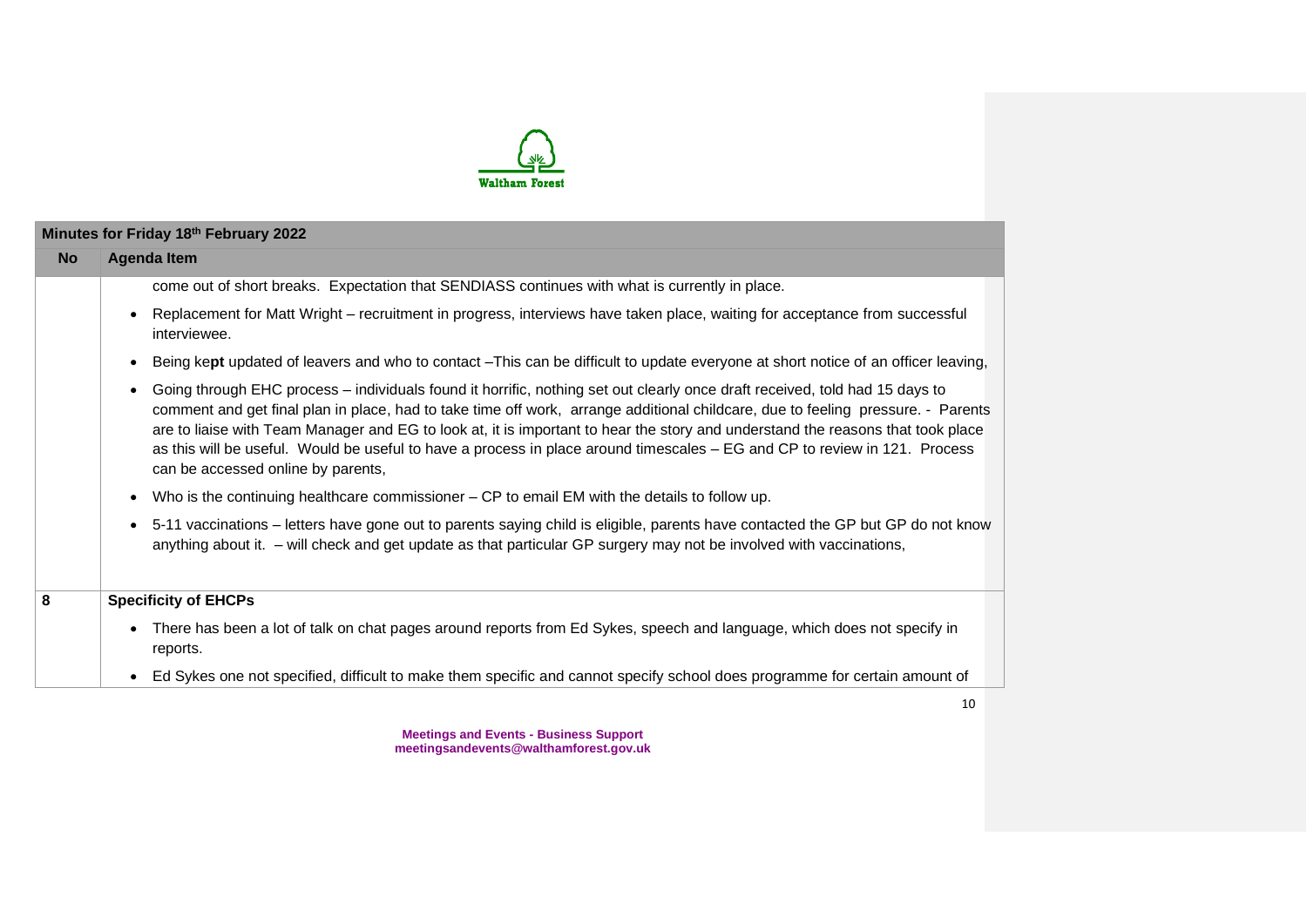

|                                                                                                                                                                                                                                                                                                                                                                                 | Minutes for Friday 18th February 2022                                                                                                                                                                                                                                                                                    |                     |                             |
|---------------------------------------------------------------------------------------------------------------------------------------------------------------------------------------------------------------------------------------------------------------------------------------------------------------------------------------------------------------------------------|--------------------------------------------------------------------------------------------------------------------------------------------------------------------------------------------------------------------------------------------------------------------------------------------------------------------------|---------------------|-----------------------------|
| <b>No</b>                                                                                                                                                                                                                                                                                                                                                                       | <b>Agenda Item</b>                                                                                                                                                                                                                                                                                                       |                     |                             |
|                                                                                                                                                                                                                                                                                                                                                                                 | time as school may have different programme that does the same thing but not to specified timeline. Report needs to be<br>specific and quantified, things taken out of Section F as not in the report but school needs Section F, and plans being signed off<br>without being specific, causing huge issues for parents. |                     |                             |
|                                                                                                                                                                                                                                                                                                                                                                                 | Discussion needed with speech and OT<br>$\bullet$                                                                                                                                                                                                                                                                        |                     |                             |
| If not available in report and coproduction it is difficult to come up with tailor made plan for the child, EG will pick up with Fiona.<br>$\bullet$<br>Coproduction is only useful if all is translating in the planning of the child, no straightforward solution but expectation for SENCO<br>to be able and equipped to translate as a system in the coproduction meetings. |                                                                                                                                                                                                                                                                                                                          |                     |                             |
|                                                                                                                                                                                                                                                                                                                                                                                 | EP should know what programme the school run. It is problematic.<br>$\bullet$                                                                                                                                                                                                                                            |                     |                             |
| What are the steps to be able to make a decision if child meets level 3 or 4, provision map should be part of the pack it takes a<br>$\bullet$<br>lot of additional effort to put this together. There is only so many times SENCO can be asked for a provision map.                                                                                                            |                                                                                                                                                                                                                                                                                                                          |                     |                             |
|                                                                                                                                                                                                                                                                                                                                                                                 |                                                                                                                                                                                                                                                                                                                          | <b>ACTION</b><br>BY | <b>ACTION</b><br><b>DUE</b> |
| KB and LB to discus                                                                                                                                                                                                                                                                                                                                                             |                                                                                                                                                                                                                                                                                                                          | <b>KB/LB</b>        | March 22                    |
|                                                                                                                                                                                                                                                                                                                                                                                 | Discussion to be held with Fiona to explore suggestions                                                                                                                                                                                                                                                                  | EG                  | March 22                    |

**Commented [EG5]:** AS ABOVE

**Meetings and Events - Business Support meetingsandevents@walthamforest.gov.uk**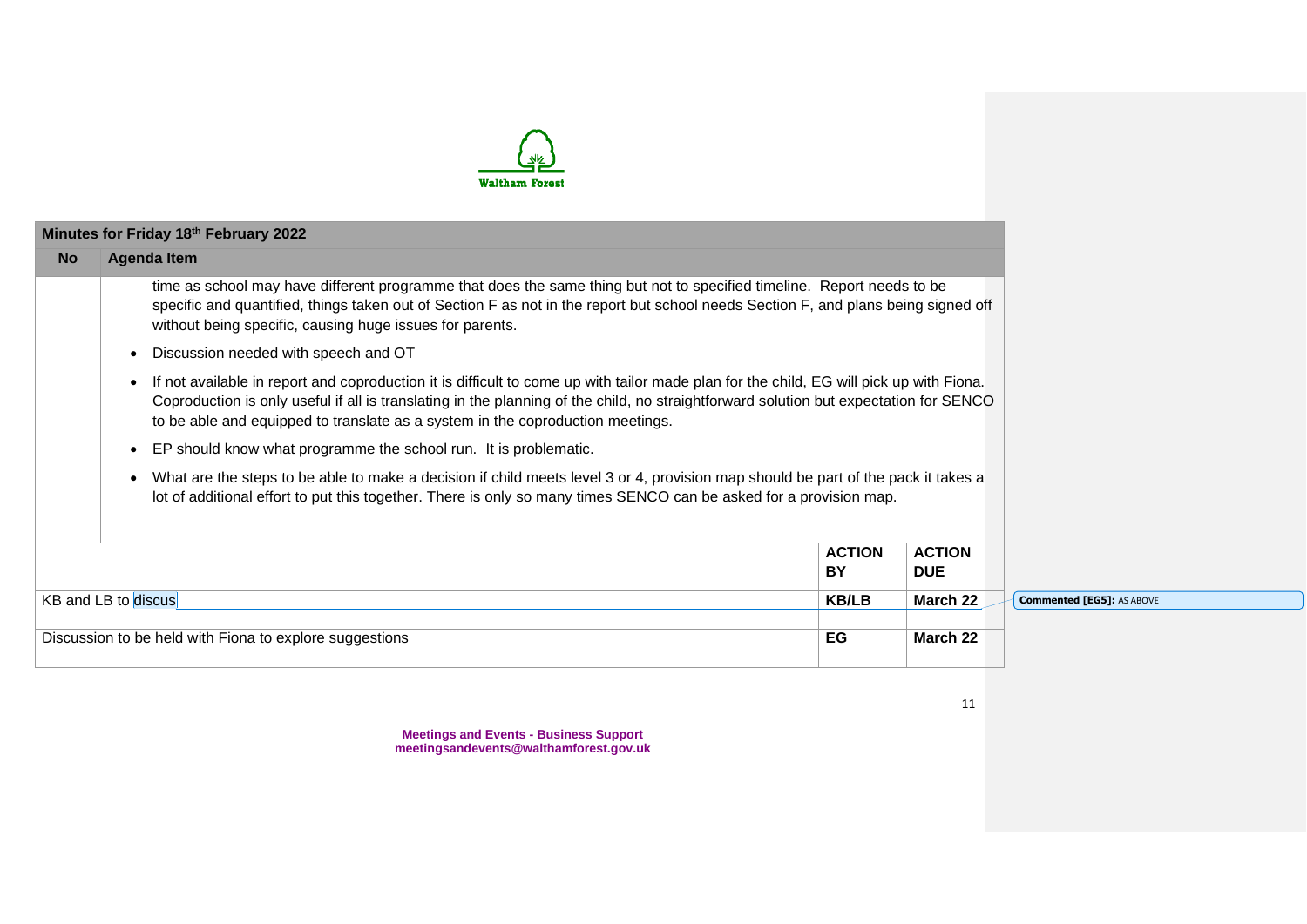

|           | Minutes for Friday 18th February 2022                                                                                                                                                                                                                                                                          |
|-----------|----------------------------------------------------------------------------------------------------------------------------------------------------------------------------------------------------------------------------------------------------------------------------------------------------------------|
| <b>No</b> | <b>Agenda Item</b>                                                                                                                                                                                                                                                                                             |
| 9         | <b>Final Internal Audit</b>                                                                                                                                                                                                                                                                                    |
|           | Good outcomes of both audits and rated Green (low risk management)<br>$\bullet$                                                                                                                                                                                                                                |
|           | Target dates for medium risks were last year - these have been updated<br>$\bullet$                                                                                                                                                                                                                            |
|           | Owner of strategic risk management summary held of the risks which are linked to local area plan<br>$\bullet$                                                                                                                                                                                                  |
|           | EG said certain bits are not necessary for the old remit, taken and addressed<br>$\bullet$                                                                                                                                                                                                                     |
|           | Further audits will be held, currently being audited for transport and providers and if any scope for financial risk.<br>$\bullet$                                                                                                                                                                             |
| 10        | <b>AOB</b>                                                                                                                                                                                                                                                                                                     |
|           |                                                                                                                                                                                                                                                                                                                |
|           | Funding for SEND team, 3 extra permanent SEN officers and 2 Social Care assistants,<br>$\bullet$                                                                                                                                                                                                               |
|           | PFA suggestion to move officers post 14 – going ahead, Team Manager currently reviewing the clusters as well as volumes of<br>$\bullet$<br>officers needed post 14, to be shared at a later date, Social Care assistants one for reviews and short breaks, reviewing remit to<br>see how to maximise capacity. |
|           | Local offer – part of digital Local Authority, JM to update at the next meeting<br>$\bullet$                                                                                                                                                                                                                   |
|           | Short Break review – forums for the year are being arranged.                                                                                                                                                                                                                                                   |
|           |                                                                                                                                                                                                                                                                                                                |